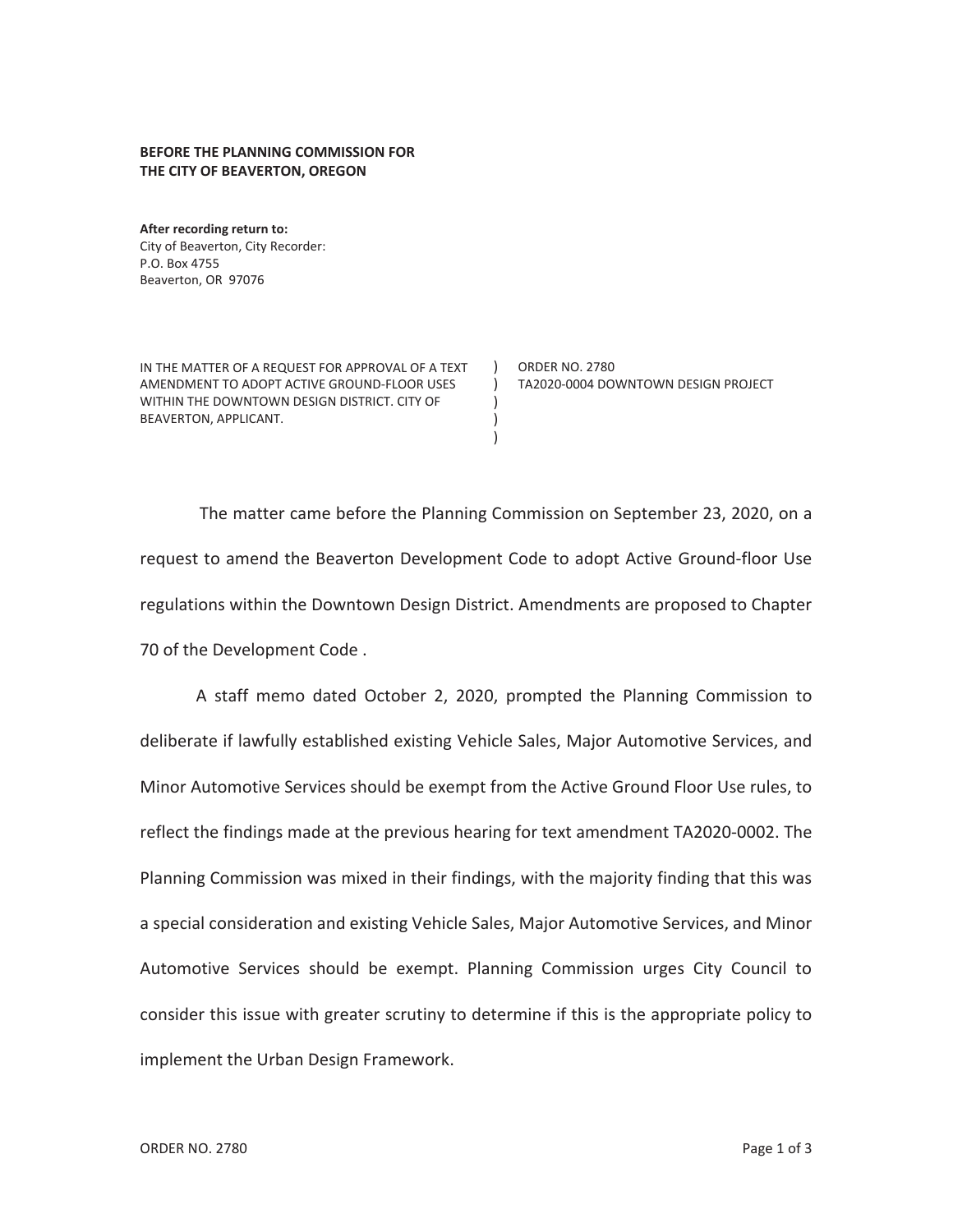Pursuant to Ordinance 2050 (Development Code) Section 50.45 the Planning Commission conducted a public hearing and considered testimony and exhibits on the subject proposal.

The Commission, after holding the public hearing and considering all oral and written testimony, adopts the Staff Report dated September 16, 2020, and the Staff Memorandums dated September 21, 2020, September 23, 2020, two memos dated October 2, 2020, and October 7, 2020, and the findings contained therein, as applicable to the approval criteria contained in Section 40.85.1.C of the Beaverton Development Code.

Therefore, **IT IS HEREBY ORDERED THAT TA2020-0004** is recommended for **APPROVAL** to City Council based on the testimony, reports and exhibits, and evidence presented during the public hearing on the matter and based on the facts, findings, and conclusions found in the Staff Report dated September 16, 2020, and the Staff Memorandums dated September 21, 2020, September 23, 2020, two memos dated October 2, 2020, and October 7, 2020, and this Land Use Order.

Motion **CARRIED**, by the following vote:

**AYES:** Lawler, Overhage, Saldanha, Uba. **NAYS:** Nye. **ABSTAIN:** None. **ABSENT:** Brucker, Winter.

Dated this  $\frac{15th}{\pi}$  day of  $\frac{\text{October}}{\pi}$ , 2020.

To appeal the decision of the Planning Commission, as articulated in Land Use Order No. 2780, an appeal must be filed on an Appeal form provided by the Director at